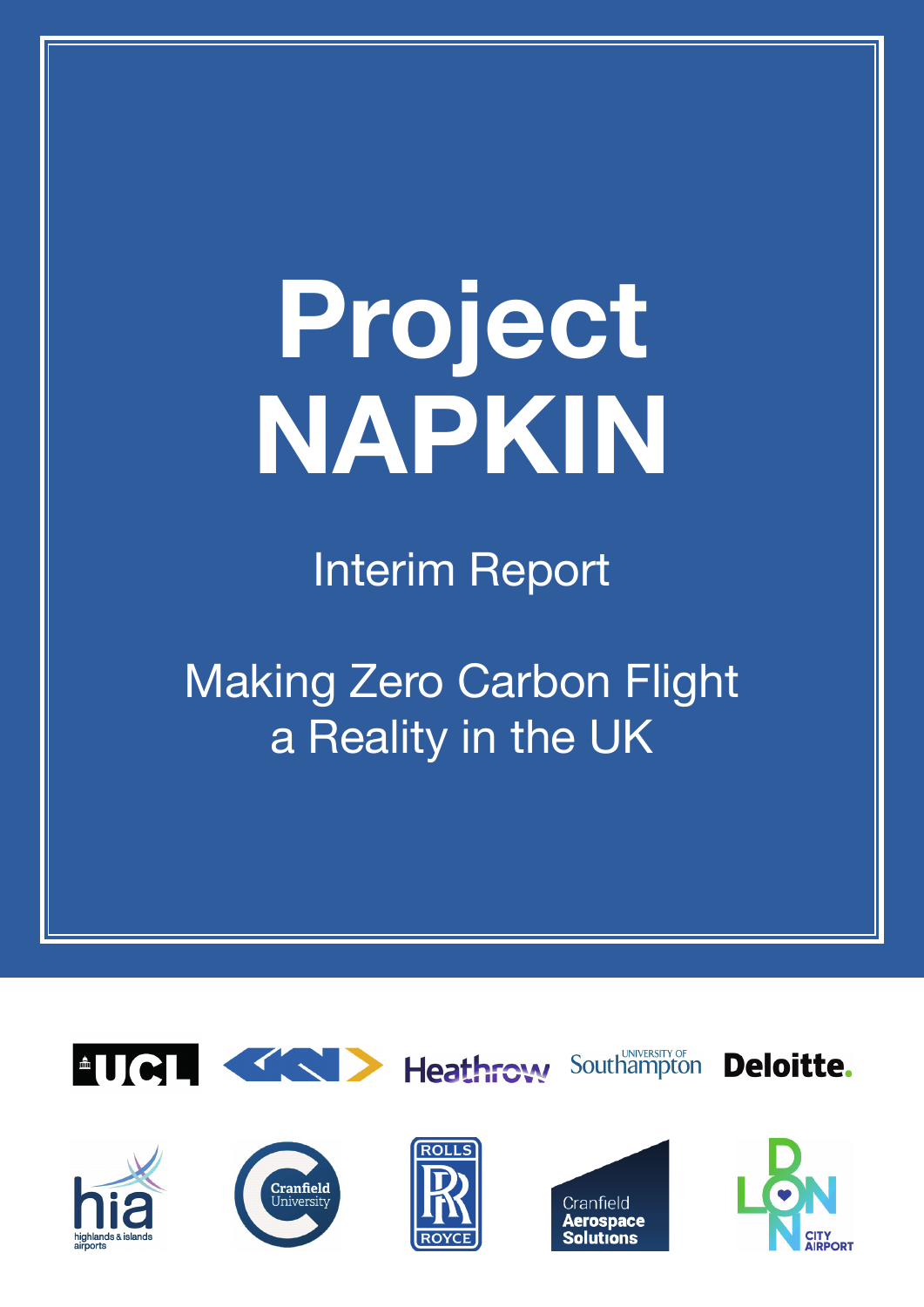- Project NAPKIN (New Aviation Propulsion Knowledge and Innovation Network) expects zero carbon emission flights (ZEF) to begin in the UK in 2025.
- ZEF can be scaled up to connect regions of the UK by 2030 and meet the Government's ambition of a zero-carbon emission flight network in the UK by 2040.
- This interim report shows that 9 and 19 seat aircraft can viably operate on 'lifeline routes' mid-decade, with 19 and 48 seat aircraft being deployed on regional routes, including between London City and Dundee Airports around 2030.
- The next phase of research will investigate the viability and carbon impact of up to 100 seat ZEF services on core UK trunk routes like Heathrow to Edinburgh and will include market ready future aircraft concepts.
- The first ZEF flights will most likely operate from small airports operating short hops, such as those in the Scottish Highlands and Islands and to and from the Isles of Scilly and the Channel Islands. They will use gaseous hydrogen, which can be delivered by truck using existing supply chains, with liquid hydrogen used for longer routes.
- Ultimately major new infrastructure will be required at larger airports potentially involving pipeline, liquefaction, storage, and upgraded delivery to aircraft, but at the point of introduction, a small number of deliveries by road will be sufficient to support core routes.

**•** The consortium will present its full findings in April 2022.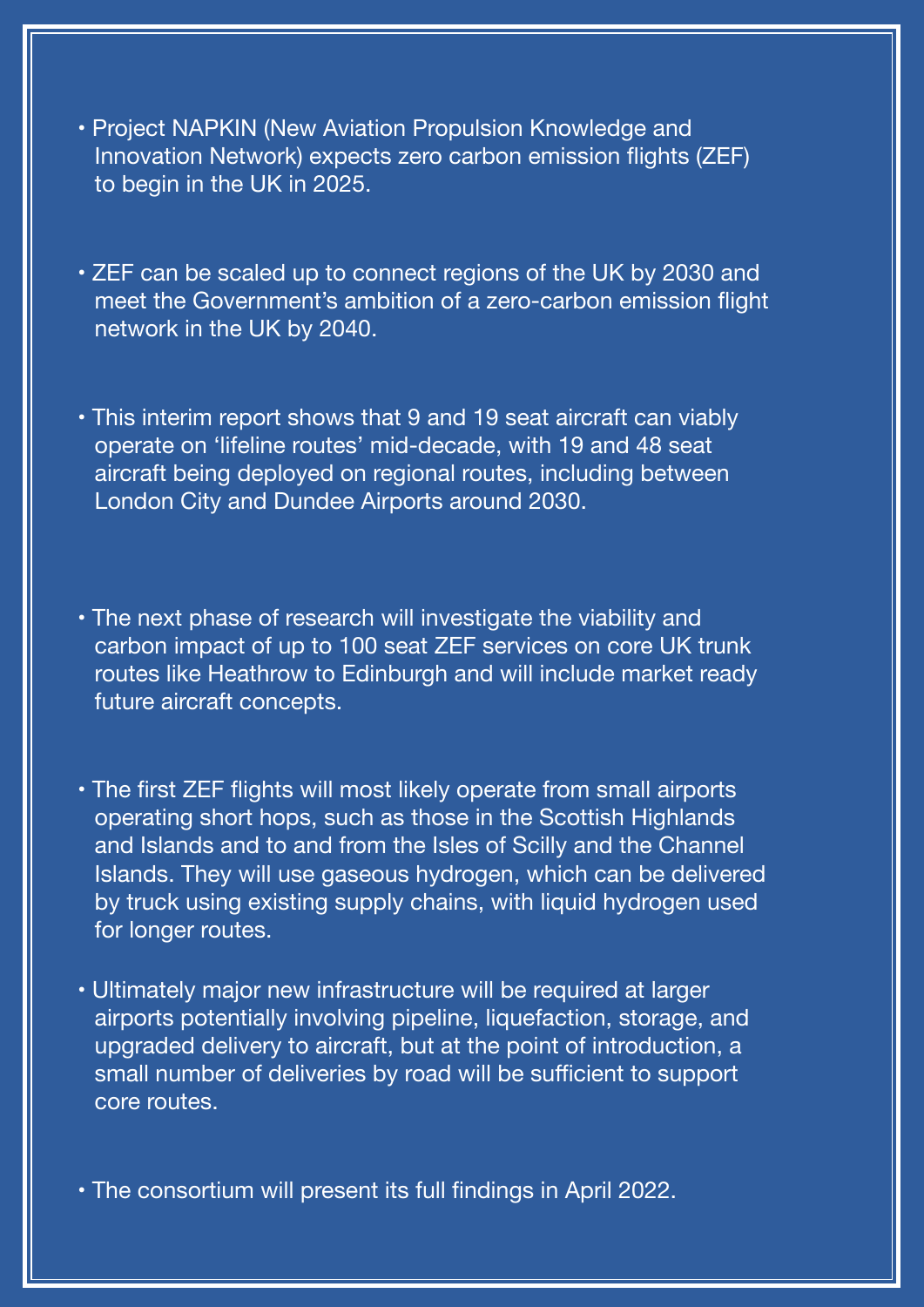## **Introduction to Project NAPKIN**

**One year on from being selected by Innovate UK as a Future Flight Project, this interim report outlines progress made to date on establishing the conditions required to make zero emission flight in the UK a reality.** 

Formed in November 2020, the consortium features 3 airports/airport groups (Heathrow, London City, Highlands and Islands), 3 manufacturers (GKN Aerospace, Rolls-Royce, Cranfield Aerospace Solutions), 3 academic institutions (University College London, Cranfield University and the University of Southampton) and Deloitte.

NAPKIN is evaluating each part of the future aviation system, creating modified and original aircraft concepts to explore their impact on the five 'A's of Aircraft, Airport, Airspace, Airline, and Air Passenger. In doing so, it is shedding light on the ground infrastructure, energy demand, noise performance, and passenger response. It sets out a viable flight network, taking account of aircraft range, routes and the way in which commercial viability and scale can be achieved.

The work of the consortium is focussed on helping UK Government, and the industry more broadly, better understand the opportunities, challenges and potential timelines associated with zero carbon emissions flight (ZEF).

While the focus for the consortium is the UK market, it is expected that the learnings can be applied across markets globally. It is also the shared view that hydrogen-based ZEF solutions represent the best opportunity to reach zero carbon flight and are the natural complement to Sustainable Aviation Fuels (SAFs).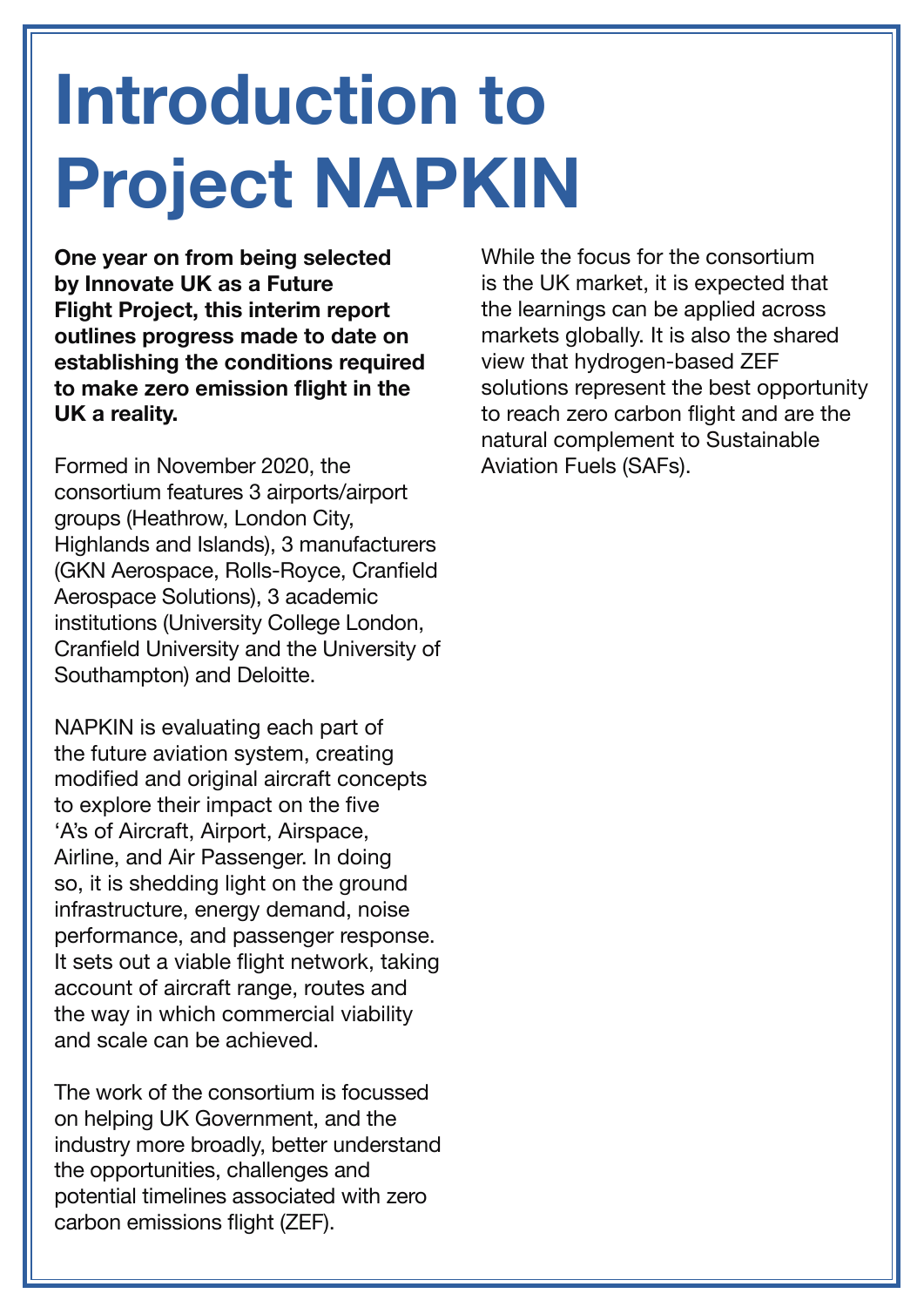### **The UK's Aspiration and Potential to be a Global Leader**

In the Department for Transport's 2021 Jet Zero Consultation the industry has been asked whether establishing a 'net zero' domestic aviation network in the UK is possible. International airline operators in the UK do not currently use a dedicated domestic fleet. However, the initial insight generated by the consortium is highly promising that it could be achieved, given the route network that exists today, the potential of the hydrogen fuelled aircraft studied so far and dedicated policy effort.

Based on retrofitting existing certified aircraft, preliminary findings from NAPKIN indicate that zero carbon emissions, hydrogen fuelled, aircraft could operate in the mid-2020s on lifeline services such as between Glasgow and Campbeltown. Later in the decade ZEF could make a meaningful contribution to UK regional connectivity, for example connecting Dundee and London City Airport, as well as, subject to viable commercial models, on some of the busiest domestic aviation routes in the UK.

And while UK regional aviation connectivity is comprehensive today, with the potential of zero emission aircraft with seat capacity ranging from 19 to 48 seats this decade, then there exists an opportunity to expand regional aviation connectivity as we know it. This may have the potential to boost small and regional airports such as Manston, Coventry and Carlisle, helping to drive economic equality across the UK and complementing other transport modes to deliver net zero. Taking the lead in the zero carbon emissions flight agenda could also be a boon for the UK's research and development industry, as the country pivots towards a low carbon economy.

It is also crucial for ZEF to be considered optimally within an overall UK decarbonisation roadmap and industrial strategy. Hydrogen has many existing or potentially competing uses, in other sectors such as road transport and home heating. Equally, hydrogen is expected to be a key requirement of future synthetic sustainable aviation fuels. Therefore, the outputs from NAPKIN need to be considered in this broader context as policymakers grapple with the question of which technologies to support in this area and investors consider options to both supply and, over time, further develop hydrogen infrastructure in the UK.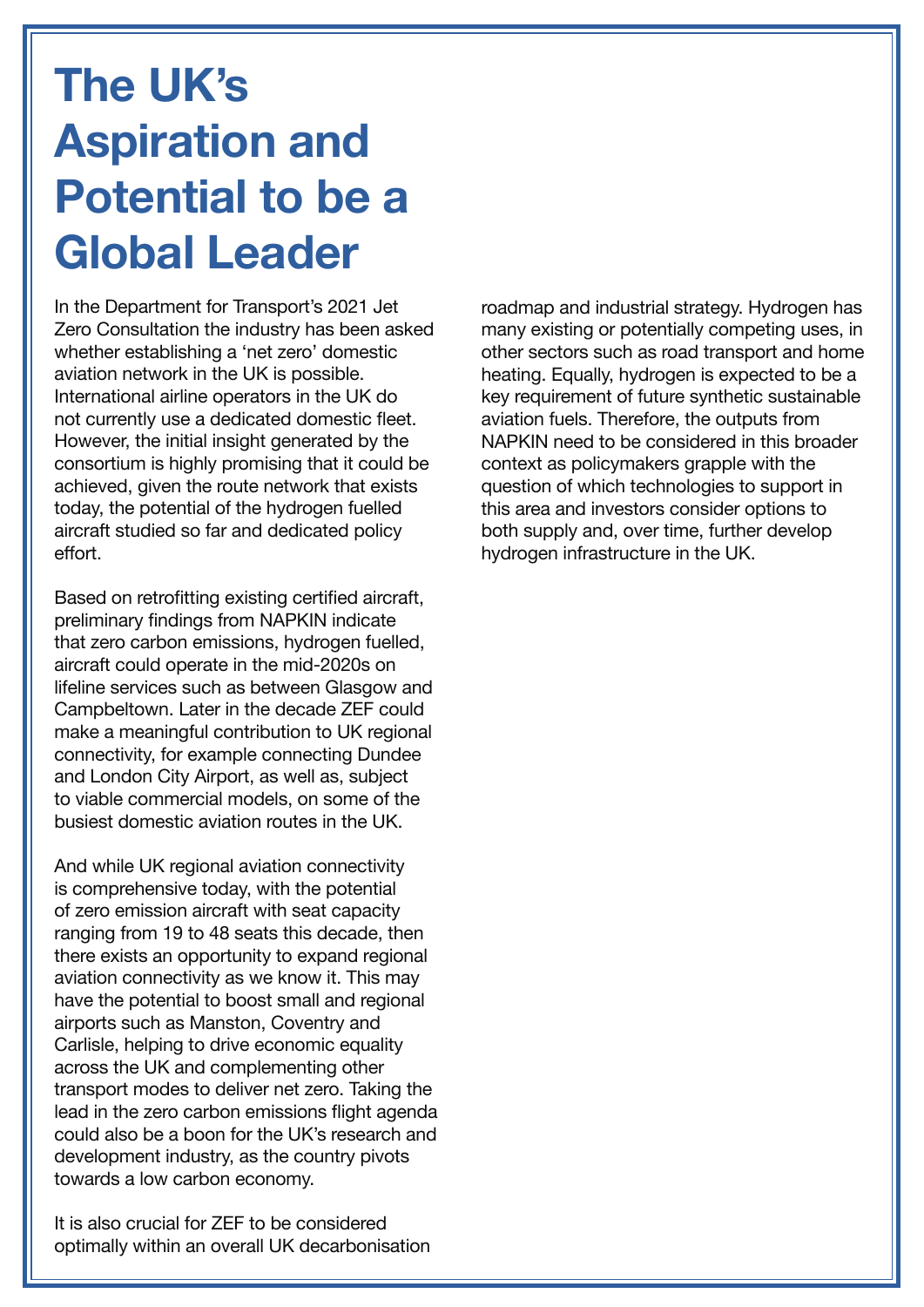### **Aircraft**

Project NAPKIN has so far considered a range of aircraft concepts covering sizes from 7 to 100 seats using various different hydrogen architectures for their propulsion. As Innovate UK's 'Future Flight' programme and project NAPKIN are focussed on regional and subregional aviation, its focus will extend only as far as 100 seats.

The following table shows the expected takeup of UK and inter-European routes using zero carbon and zero greenhouse gas-emitting aircraft. What is clear from our analysis is that one size and one technology will not fit all requirements. It is likely that a range of aircraft

sizes will be in operation, more so than today. Smaller aircraft will serve shorter routes or those that are vital for connectivity, but with lower demand, with larger aircraft for the longer range or busier routes in the UK and into Europe for which the propulsion system will differ.

The level of take-up of these zero-carbon aircraft will depend on several factors, ranging from level of operational costs through to taxation and incentives. In its next phase NAPKIN intends to further explore sensitivity to these factors.

| <b>Aircraft</b> | <b>Passengers</b> | <b>Type of</b><br>operation                                                                                                | <b>Location</b>                           | <b>Fuel source</b>                                        | <b>Emissions</b>               | <b>Example routes</b>                                                                             |
|-----------------|-------------------|----------------------------------------------------------------------------------------------------------------------------|-------------------------------------------|-----------------------------------------------------------|--------------------------------|---------------------------------------------------------------------------------------------------|
|                 | $7 - 9$           | Short hops,<br>island-<br>mainland, inter<br>island, public<br>service routes                                              | Typically<br>coastal/<br>island<br>groups | Gaseous<br>hydrogen<br>(fuel cell)                        | Zero GHG                       | Land's End-Isles of<br>Scilly<br>Kirkwall-Orkneys<br>Southampton-<br><b>Channel Islands</b>       |
|                 | $11 - 19$         | Regional -<br>within UK<br>countries<br>& cross border<br>(short trips)<br>Island-<br>mainland<br>Public service<br>routes | Coastal &<br>inland                       | Gaseous<br>or liquid<br>hydrogen<br>(likely fuel<br>cell) | Zero GHG                       | Glasgow-Barra<br>Norwich-Exeter<br>Birmingham-Isle of<br>Man<br>Glasgow-Derry                     |
|                 | 19                | Regional -<br>between UK<br>countries on<br>less busy<br>routes due<br>to number of<br>passengers                          | Coastal,<br>inland &<br>to Europe         | Liquid<br>hydrogen<br>(fuel cell or<br>combustion)        | Zero<br>carbon /<br><b>GHG</b> | Birmingham-<br>Inverness<br>Aberdeen-Bristol<br>Aberdeen-Dublin<br>Derry-Stansted                 |
|                 | 40-50             | Regional -<br>more busy<br>routes within<br>UK & into<br>Europe                                                            | Coastal,<br>inland &<br>to Europe         | Liquid<br>hydrogen<br>(fuel cell or<br>combustion)        | Zero<br>carbon /<br><b>GHG</b> | London City-<br>Rotterdam<br>London City-Belfast<br>Southampton-<br>Edinburgh<br>Hamburg-Heathrow |
|                 | 70-100            | Short to<br>medium haul;<br>pan European                                                                                   | Cross<br>continent                        | Liquid<br>hydrogen<br>(combustion)                        | Zero<br>carbon /<br><b>GHG</b> | Heathrow-Madrid<br>Heathrow-Reykjavik<br>Gatwick-Menorca<br>London City-Rome                      |

GHG – Greenhouse Gas emissions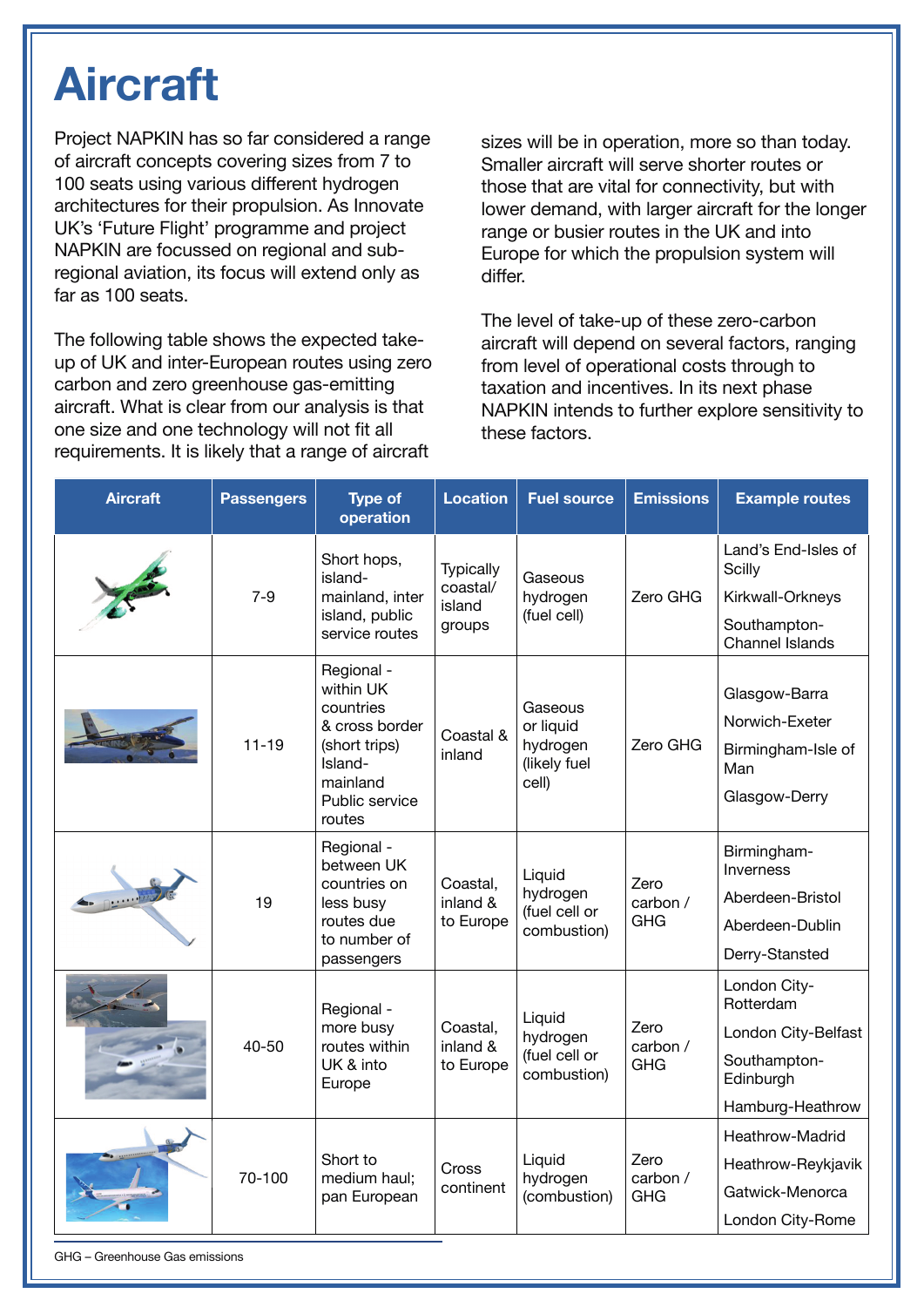### **Airports**

One of the key challenges for airports is understanding how their physical infrastructure will need to be adapted, and over what time horizon, to accommodate zero carbon emission flights. Key issues relate to changes to refuelling processes and supporting infrastructure, as well as safety considerations around the safe storage and handling of hydrogen alongside traditional kerosene aircraft.

Encouragingly, early indications from this work suggest that, at least initially, the level of adjustment needed to accommodate new aircraft types should not be overly intrusive. Until new ZEF aircraft are adopted in significant numbers, a model based on road (or river, or rail) delivery will not differ markedly from existing refuelling processes.

It could be assumed that given a 25-year average operational life of an aircraft, an introduction into fleets at a rate of 4% per year for like-for-like aircraft would occur on average. There's no existing evidence to suggest initial acquisitions would be more rapid, although this warrants further investigation with the consortium's advisory board<sup>1</sup>.

Based on the profile of the aircraft studied by the consortium to date, initial analysis suggests local airstrips and airports that offer a high volume of regional services represent a logical initial focus for achieving significant scale of ZEF operations. Until larger narrowbody ZEF aircraft become available the above renewal rate will have limited impact on larger UK airports, and these aircraft are not currently expected until after 2035. We use a simple illustration to model the impact from 2030 to 2035:

In a sample of Heathrow 2019 data (drawn from four randomly selected months) aircraft with 120 or fewer seats represented 2.7% or 12,750 flights. Using this baseline figure, not accounting for any growth in air traffic, at a rate of 4% introduction of up to 120 seat ZEF from 2030, this would equate to about 500 flights in 2030, climbing to around 2,500 per annum by 2035. From the case studies below, it is possible to see that one liquid hydrogen delivery by truck

per day at Heathrow would be sufficient to support ZEF flights, at least until 2035.

From a London City perspective, domestic services made up roughly 20% of its entire flight schedule in 2019. As illustrated below, with the necessary infrastructure in place, two deliveries of hydrogen per day would be required to facilitate its entire domestic schedule becoming ZEF. The modelling has assumed delivery of hydrogen by road but some airports, given their specific geography, and in the case of London City proximity to the River Thames, may be able to develop alternative solutions.

<sup>1</sup> NAPKIN Advisory Board consists of: AGS Airports Ltd, British Airways/ International Airlines Group, Easyjet, Ferrovial, Jacobs, Manston Airport (representative), NATS, Loganair, UK Power Network Services.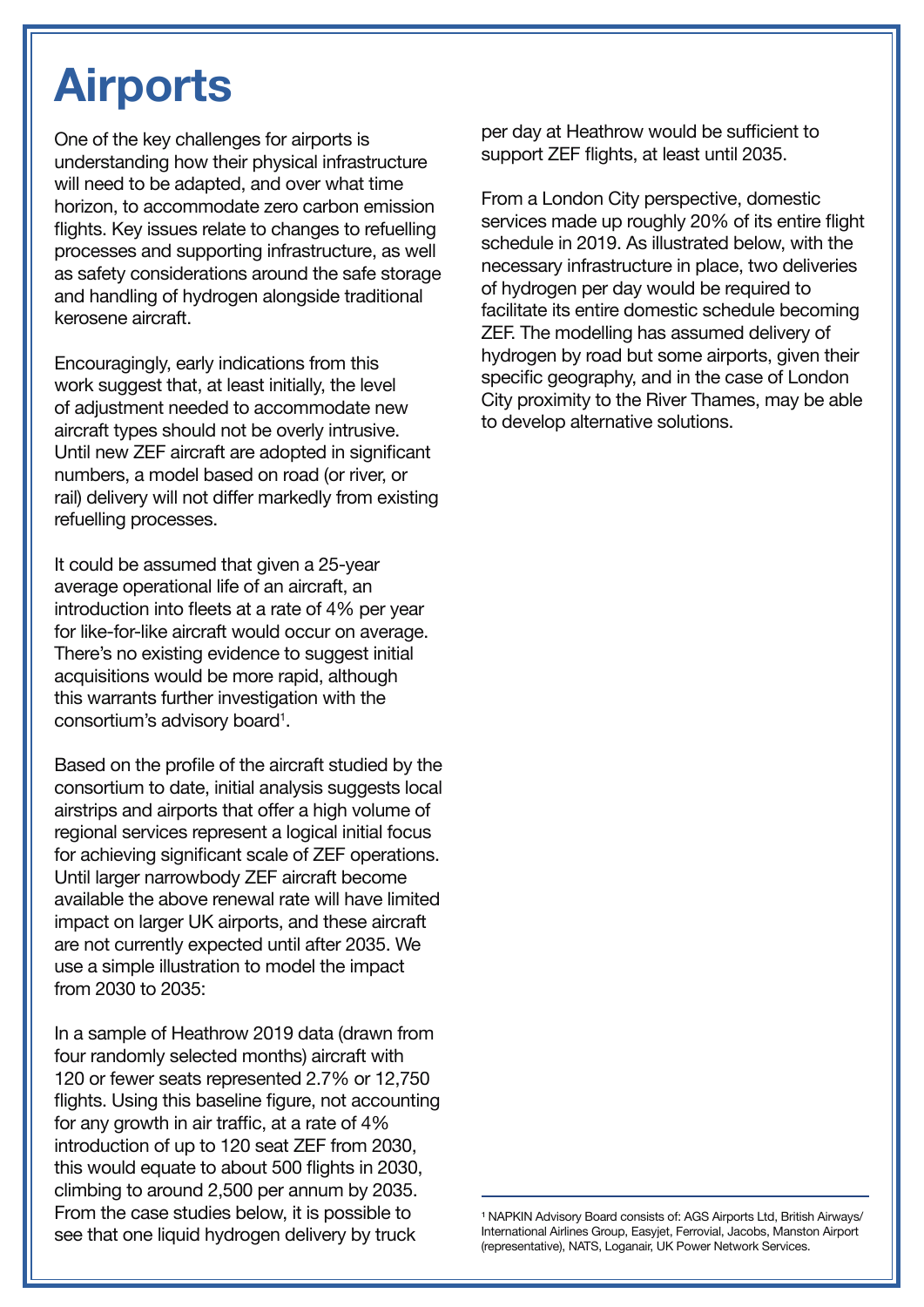### **Case studies – introducing the ATR-72-600 LH2 concept aircraft into London City**

Further analysis, validated by airlines, will help to inform future capital investment programmes for airports. Optimising solutions to enable turnaround times comparable to current performance will very likely be required in order to achieve viable operating costs. This should be done alongside an assessment of the size and location of storage facilities and delivery solutions that, over time, eliminate the need for transportation of liquid hydrogen by road.

Case study 1 would likely generate few challenges for London City, nor any airport. However, with case study 2, the potential to require around 8,700kg (approximately 123,000 litres) of liquid hydrogen on site daily, combined with the airport's location, may require investigation of alternatives to road delivery, with permanent storage solutions on site.

The final report will also compare the full suite of NAPKIN scenarios across the three airports with commentary on the implications for the future of hydrogen production, use and distribution in the UK and identify possible solutions for the consortium airports. This will include consideration of alternative configurations of both off-site and on-site production, delivery (including by road, rail, river and pipeline) and storage.

A central question remains the level of production and supply of green hydrogen in the UK required to fulfil demand. This remains a key, and as yet unresolved, issue for policy makers to consider.

#### **1: LCY to Dundee only**

**Number of flights per year:** 572 (2019 data)

**Range of aircraft:** 1366km

**Tank Mass & Reserve Tank Mass:** 698kg  $(mission) + 177$ ka (reserve) = 875kg

**Annual Amount of Liquid Hydrogen Required:** 213,320kg (equivalent to 2,999,282 litres)

**Daily Delivery of Hydrogen per day (by truck):** 1 truck, carrying 1000kg of LH<sub>2</sub>

### **2: LCY to 2019 Domestic Destinations (EDI, GLA, JER, DND, ABZ, BHD, EXT, IOM, MAN)**

**Number of flights per year:** 9,726 (2019/2020 data)

**Range of aircraft:** 1366km

**Tank Mass & Reserve Tank Mass:** 698kg  $(mission) + 177$ kg (reserve) = 875kg

**Annual Amount of Liquid Hydrogen Required:** 3,168,832kg (equivalent to 44,553,779 litres)

**Daily Delivery of Hydrogen per day (by truck):** 2 trucks, each truck carrying 4,500kg LH<sub>2</sub>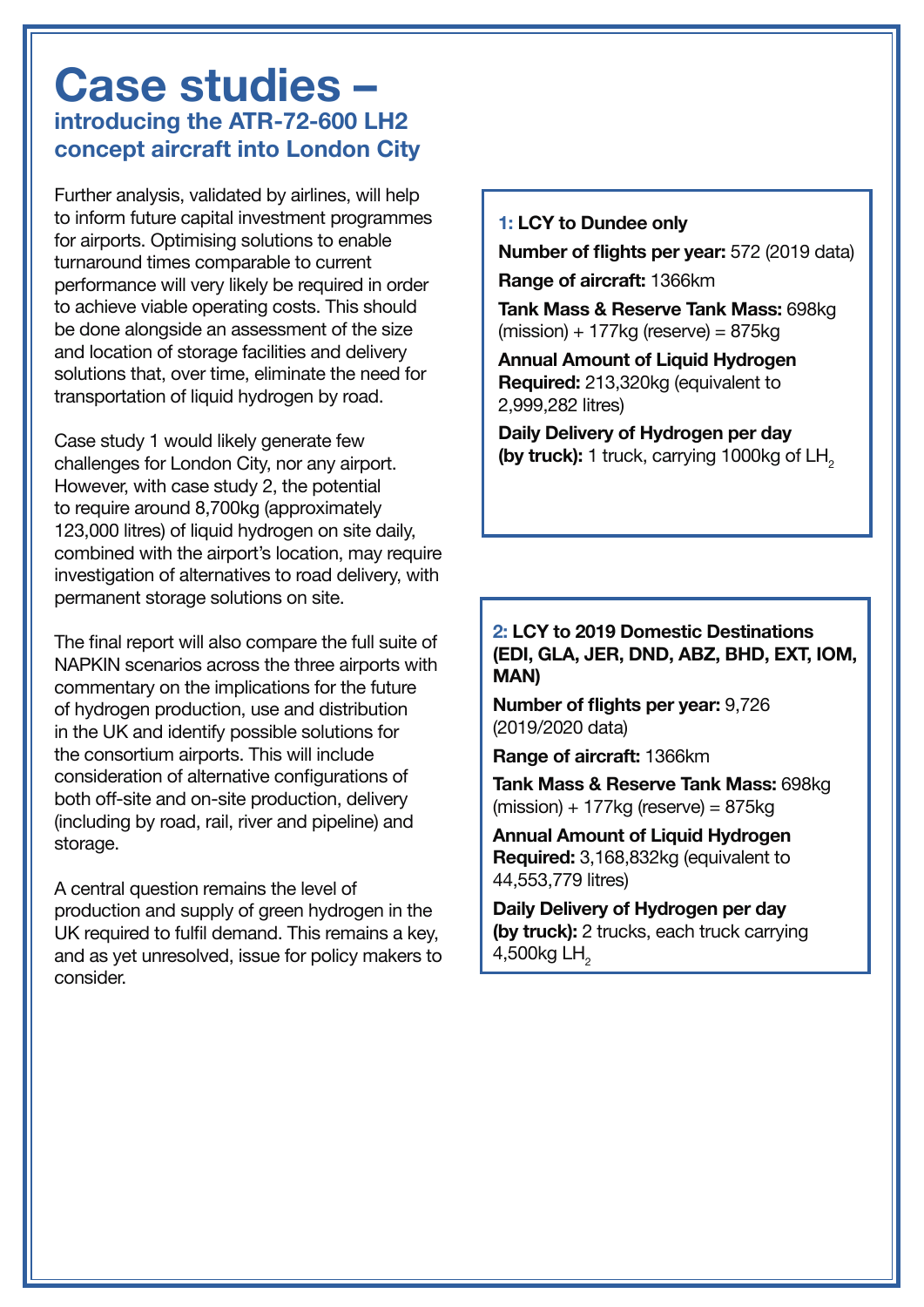### **Airspace Airlines**

The impact of the introduction of ZEF on airspace management is a critical aspect, representing one of the potential barriers to adoption given that airspace changes take many years to design, consult on, and implement.

The aircraft concepts so far produced for NAPKIN have predominately based on existing airframes, and assume performance characteristics broadly consistent, meaning that they would be capable of operating in UK airspace as it exists today.

However, UK airspace is being modernised. This sets up important considerations for manufacturers, airports and policy makers, and will be included as a key focus for the design of novel, 'clean sheet' concept aircraft through the remainder of the project.

The process is expected to conclude towards the end of the decade, around the time that the first services from larger airports are viable. In order for any associated new requirements to be factored into airspace design and consultation, they need to be built into the process within the next few years.

Where economic viability of zero carbon emissions aircraft may be proven to rely on (or even be optimised by) operational changes, such as speed, take off angle, or cruise altitude, it is imperative to determine the extent to which airspace design could take account of these requirements to help accelerate their adoption.

At an airport close to capacity, like Heathrow, any new aircraft requirements could have significant system-wide effects. For instance, the 'timebased separation' approach used to optimise arrivals and departures may need to be modified to optimise use of airspace in favour of new ZEF, without a detrimental impact on existing aircraft.

For London City and Heathrow, and other airports close to major centres of population, any trade-offs between noise and carbon emissions reductions will be essential to set out and will represent a complicating factor. NAPKIN is exploring noise impacts to help inform its final phase of work on new aircraft concepts.

### **Potential Routes**

There are routes in the UK, for example between the mainland and the Scottish islands, that depend on air connectivity. The map below shows the UK domestic scheduled flight network in 2015. Examples of aviationdependent routes include those between the Orkney and Shetland Islands and Outer Hebrides, routes to and from the Channel Islands and the Isles of Scilly, and connections between Northern Ireland and the rest of the UK.

Common to these routes is limited potential for ground connectivity, suggesting an ongoing need for continued air service.



### **UK domestic scheduled flight network, 2015**

Both the Islander (9 seats) and Twin Otter (19 seats) could operate these routes. Given the specific nature of lifeline routes, the consortium believes, based on the current flight frequency, that 24 reconfigured aircraft would be required and that lifeline routes could be entirely zero emissions during the second half of the 2020s, given the right package of policy support to accelerate manufacturing – also building the potential for the UK to capture export markets. Policy support to underpin operating costs may also be required as the market becomes established. This will be explored in full in the final report.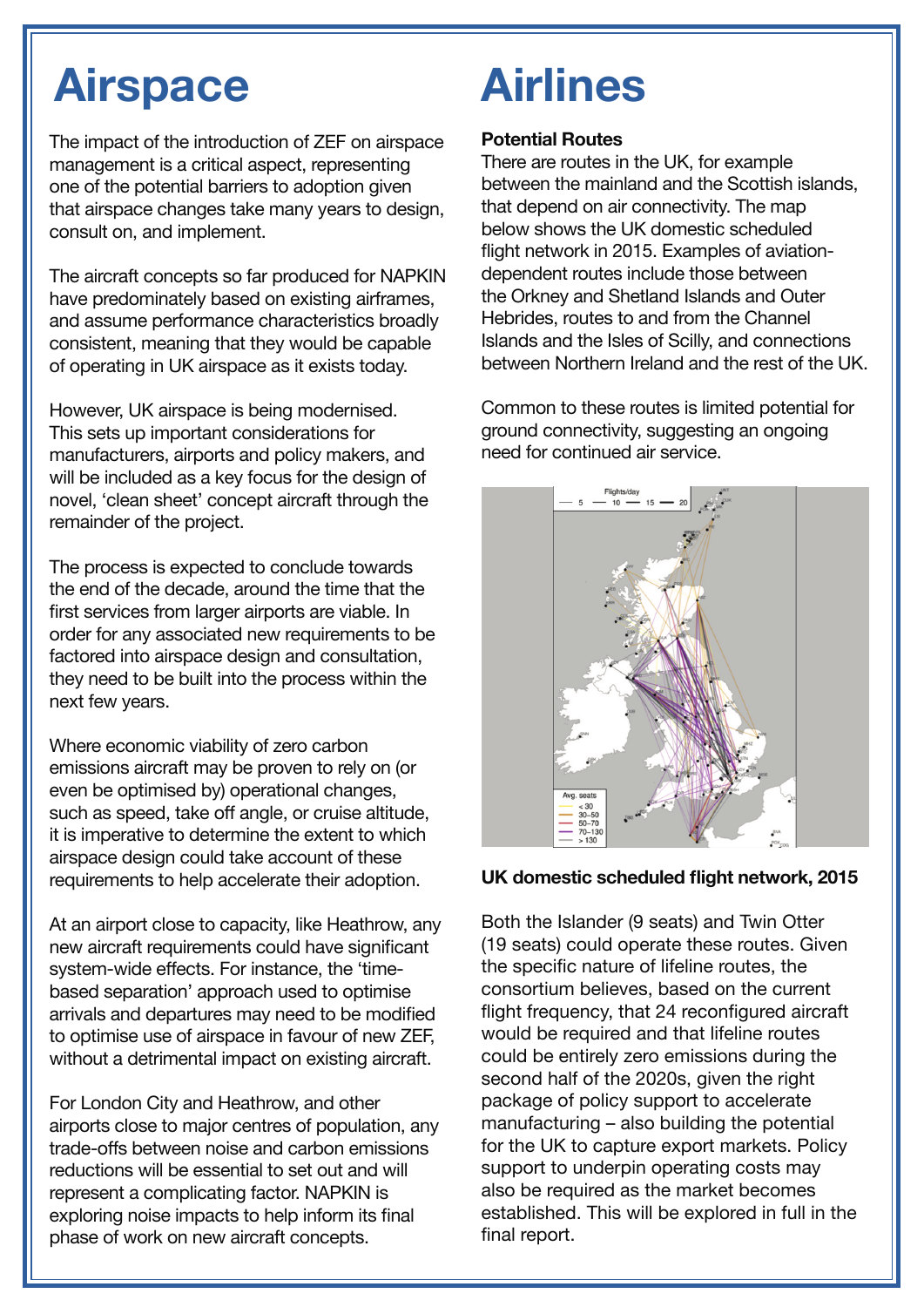The ATR 72-600 based concept offers significant regional connectivity potential across the UK. Its capacity of 48 lends itself to replicating regional routes like Derry to Stansted, Southampton to the Channel Islands, as well as replacing the existing PSO route between Dundee and London City Airport by the end of the decade.

And given the range of the ATR 72-600 concept, it could, for example, operate on one of London City's busiest routes, to Edinburgh. Currently it is served by an Embraer E190 with a 98-seat capacity. However, with a significant proportion of business traffic, and with the potential for a zero-carbon version of the aircraft to enter operation by 2030, commercial models could be explored that make the route economically viable. The consortium is presently analysing the results of surveys looking at whether passengers would be willing to pay more for zero-carbon aircraft, and if their availability would affect their decisions about whether or not to fly and which airport to fly from.

A key goal for the consortium has been to demonstrate the scalability of zero emission aviation in the UK. Existing routes have been studied for purposes of illustration, but given the range and performance of the aircraft, it is feasible for new zero-carbon routes to be considered, subject to supply and airport infrastructure considerations. Similarly, new business models on existing routes might become possible, for example providing higher frequency services with smaller zero-carbon aircraft.

In the final report the consortium will look to demonstrate how a small narrowbody aircraft could be powered by hydrogen and operate on core UK domestic aviation trunk routes into the nation's hub airport, Heathrow.

#### **Early Operational Cost Insight**

Research to date has focussed on regional routes flown by the Islander and DHC-6 to model the likely operational costs of these new aircraft types. Using example routes between Kirkwall (KOI) to North Ronaldsay (NRL) and Glasgow (GLA) to Campbeltown (CAL). The model considered multiple factors, including the cost to convert aircraft to Hydrogen

operations, sector length, passenger numbers, fuel burn, aeronautical charges (including landing fees and en route ATC charges) and likely maintenance costs.

While modelling of the operating costs of larger aircraft concepts is ongoing, early results suggest that the higher passenger numbers on larger aircraft may help drive further cost advantages over equivalent kerosene aircraft, and compared with smaller aircraft types.

Consistent with current technologies, early indications from the model show that the operational costs of new aircraft types will be closely linked to the number of passengers and payload capacity of the aircraft. Where accommodating liquid hydrogen fuel tanks (which have to be located in the fuselage, rather than the wings) requires removal of seating rows, this will pose a challenge for operators from an operating costs perspective. This also likely drives towards the design of novel aircraft concepts in favour of retrofitting existing airframes for improve commercial performance.

With the aircraft concepts being presented, there are opportunities to achieve lower operational costs due to the nature of the novel propulsion systems being assessed. However, further analysis is needed to understand the real impact on "cost per passenger mile" for these aircraft, a key metric for operators, which is a priority for the project. This issue remains a key source of uncertainty, and one area where Government may have an important role to play in supporting early adopters of these new aircraft types when they first enter the market such as through tax incentives.

In the final report, similar case studies will be presented for a service between London City and Rotterdam using a hydrogen aircraft based on an ATR-72-600, and a service between Heathrow and destinations in Scotland and Northern Ireland using an A220-sized hydrogen aircraft, boosting trade connections with major global markets.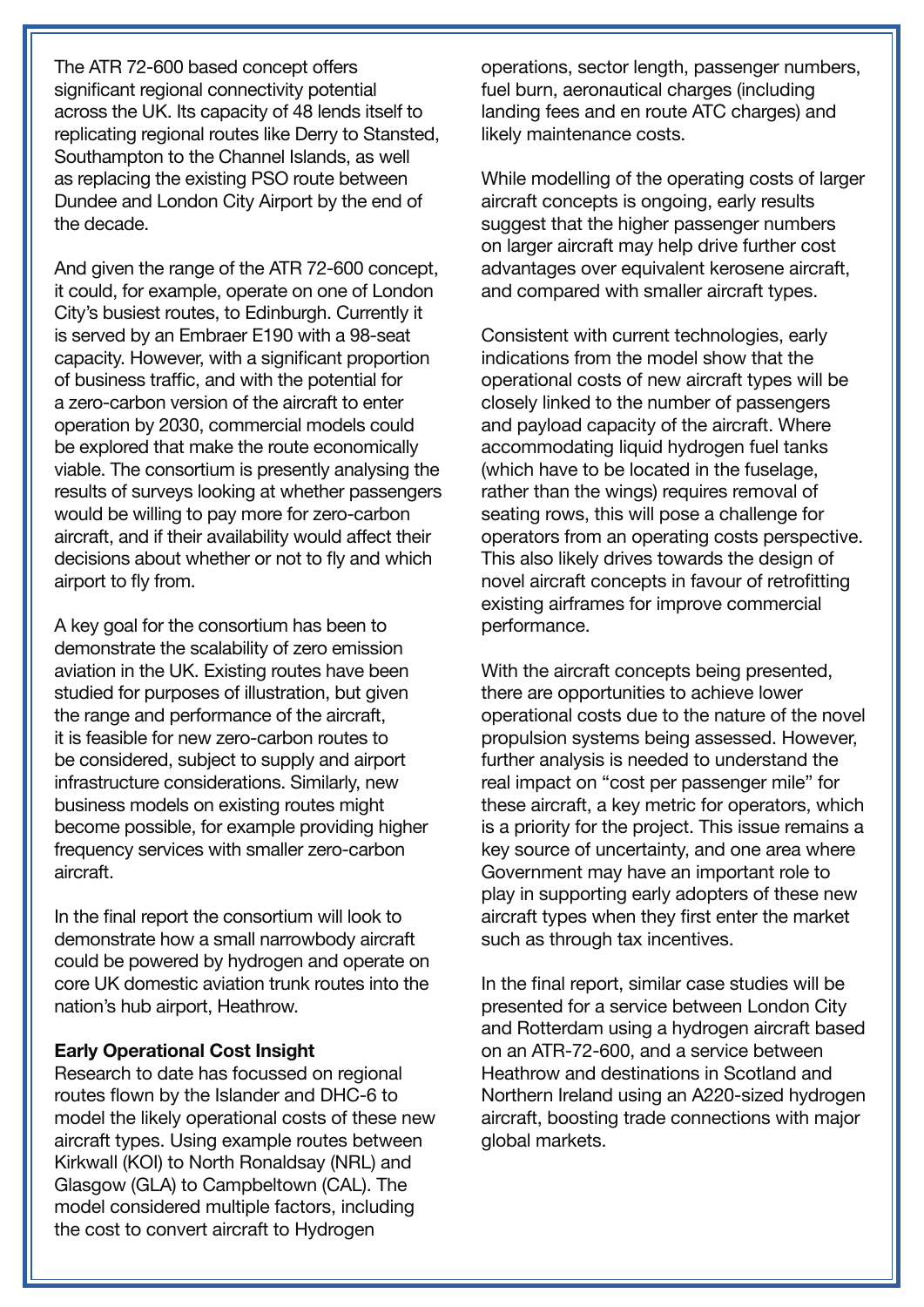### **Summary**

### **Challenges**

As the whole industry responds to the catastrophic impacts of COVID-19, the consortium has identified several challenges which it will explore further in the next phase of the work:

**•** *Cost:* Given the emerging technologies involved, the associated costs right across the aviation supply chain are likely to be significant.

**•** *Scalability:* While the consortium believes the technology is available for commercial zero emission flights in the UK this decade, they are likely to be on a limited number of routes, representing a fraction of the 320,000 domestic aviation flights in the UK in 2018. UK domestic aviation accounts for around 1.7 Mt CO2, and the concepts explored so far typically address under 10% of this total. The CO2 benefits at different stages of aviation system evolution will be explored, and barriers to more rapid progress set out.

**•** *Aircraft Performance:* NAPKIN has been informed by hydrogen performance on existing certified aircraft with concepts for new aircraft currently being assessed. These should perform better as they can be designed to mitigate the adverse effects of the technology (namely fuel storage). However, the performance of initial converted aircraft will enable the emergence of ZEF, with new aircraft coming to market later on to enable a more expansive, commerciallyviable ZEF regional aviation system to be adopted. The indicative timescale for delivering a new aircraft from concept to commercial operation is 10-15 years.

**•** *Commercial viability:* The cost to airlines of acquiring new aircraft is significant, particularly aircraft with significantly lower seating capacity. Airlines may also be reluctant to invest in aircraft that are significantly different to their existing fleet. At the same time, passengers may have preferences for some aspects of the new technologies (lower emissions) and against other aspects (potentially lowered luggage capacity) which will affect demand for their use. There is a challenge to industry and

the Government around introducing measures which will accelerate the provision of Zero Emission Flight.

#### **Next Phase of Work**

In the final report, the consortium will include insight in the following areas:

**•** Consideration of the performance of zero emission 9, 19, 40-70 and 100+ seat aircraft on core domestic trunk routes, including to and from Heathrow

- **•** Indicative noise performance of the aircraft
- Aircraft turnaround performance
- Operational cost insights
- Safety and Maintenance insights

**•** Hydrogen storage, refuelling options with indicative performance indicators at the three consortium airports

**•** The overall carbon profile of a zero-emission aviation network relative to other transport modes

**•** Insights into how airlines may adopt and use zero emission aircraft across their networks, the resulting hydrogen and fleet requirements and emissions impact, and how this varies by the characteristics of the zero emission aircraft (range, size, required runway length etc).

**•** Consumer insights from passenger surveys on consumer willingness to pay for zero carbon emissions flight and the other aspects of zero emission flight that may influence their travel decisions and maximise uptake.

**•** An indicative 2040 net zero domestic aviation routemap, outlining how it can complement journeys on road and rail.

**•** Policy recommendations that the consortium believe will accelerate the introduction of zero emission flight in the UK through this decade and next.